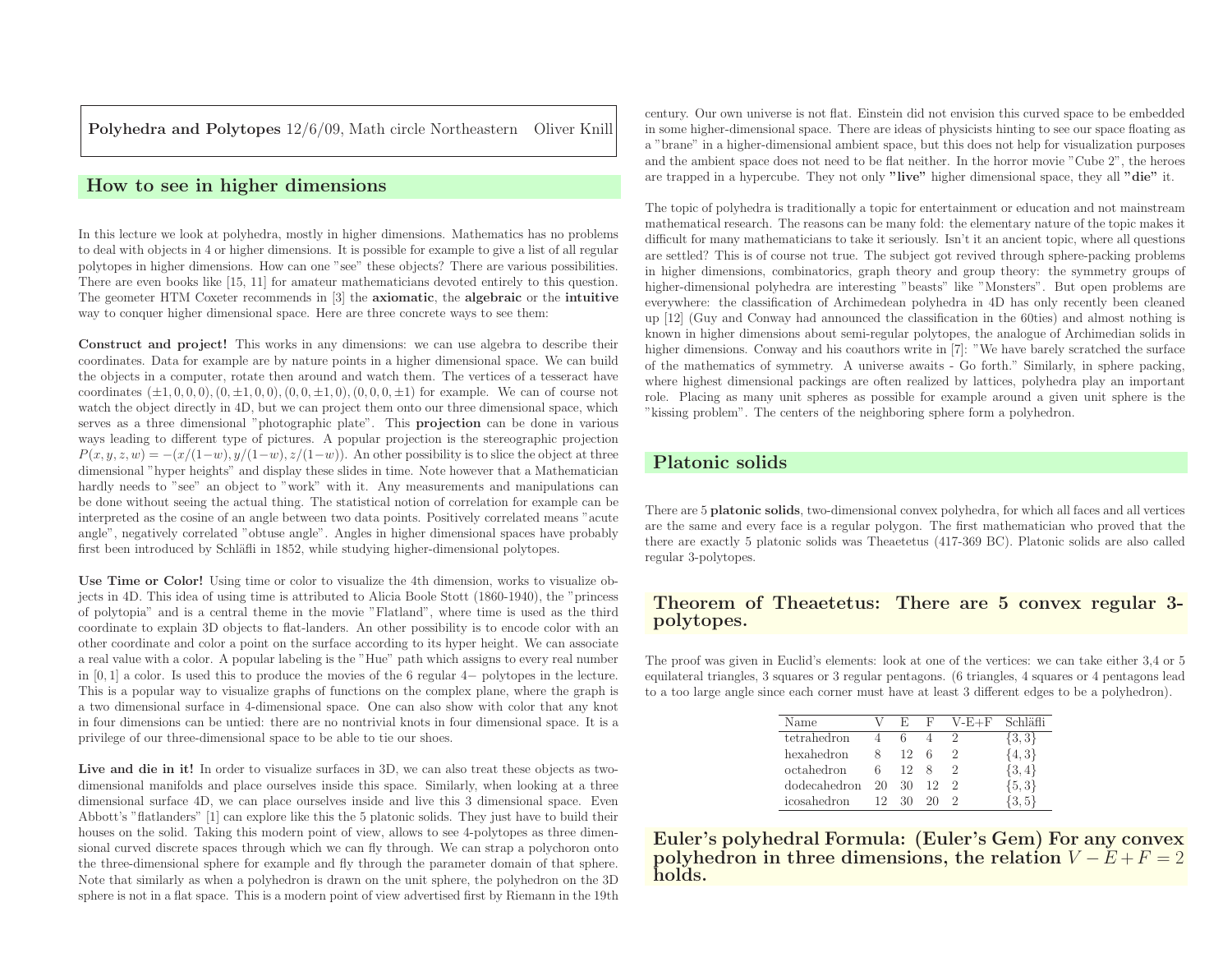As the story is well told in "Descartes secret notebook" [2], the formula had been discovered by Rene Descartes already (at least partially). <sup>A</sup> nice book dedicated to this formula is "Euler's gem" [14]. The proo<sup>f</sup> <sup>g</sup>iven by Euler is easy in principle: first subdivide each of the faces intotriangles. When subdividing a face, the expression  $V-E+F$  do not change. Now start removing triangles. Also this process does not change  $V-E+F$ . We end up with a tetrahedron, for which the statement is true.

By the way, the Greek "hedr-" is cognate with the Latin "sede-" ("seat") so that for example, "dodecahedron" means "twelve-seater" ([7]). Additionally to the <sup>5</sup> <sup>p</sup>latonic solids, there are <sup>4</sup>non-convex regular polyhedra, the so called **Kepler-Poinsot** polyhedra. They are regular, but not convex. Their Euler characteristic can be different:

| Name                                                         |          |                                 | V E F V-E+F Schläfli |              |
|--------------------------------------------------------------|----------|---------------------------------|----------------------|--------------|
| small stellated dodecahedron $12 \quad 30 \quad 12 \quad -6$ |          |                                 |                      | $\{5/2, 5\}$ |
| great dodecahedron                                           |          | $12 \quad 30 \quad 12 \quad -6$ |                      | $\{5, 5/2\}$ |
| great stellated dodecahedron                                 |          | 20 30 12 2                      |                      | ${5/2,3}$    |
| great icosahedron                                            | 12 30 20 |                                 |                      | $\{3, 5/2\}$ |

The first two polyhedra are topologically more complex and have closed paths which can not be contracted to <sup>a</sup> point within the polyhedron. Topologists know that the Euler characteristic is $2-2g$ , where g is the number of "holes". The first two have 4 holes.

#### Theorem of Cauchy: There are exactly <sup>4</sup> non-convex regular polyhedra.

Finally, lets look at the important notion of duality. <sup>A</sup> dual polyhedron can be obtained by <sup>p</sup>lacing vertices at the center of each face and connect those new points if their corresponding faces were adjacent. The new faces correspond then to vertices of the old graph. The dodecahedron for example is dual to the icosahedron, the octahedron is dual to the cube and the tetrahedron isself-dual.

#### Archimedean solids

Archimedean solids are convex polyhedra for which all vertices are isomorphic and each face is <sup>s</sup>regular polygons. There are <sup>13</sup> Archimedean solids and two families of prisms.

Semi-regular solids were studied first by Archimedes in <sup>287</sup> BC. Since his work is lost [3, 7] and so not much known, Johannes Kepler is considered the first person since antiquity to describe the whole set of thirteen in his "Harmonices Mundi" [17].

One can get <sup>5</sup> of them from the <sup>p</sup>latonic solids by truncation. They are called "truncated Tetrahedron" (tI), "truncated Cube" (tC), "truncated Octahedron" (tO), "truncated Dodecahedron"(tD) and "truncated Icosahedron" (tI).

Theorem of Kepler: There are <sup>13</sup> semiregular convex 3 polytopes with tetrahedral, octahedral or icosahedral sym- metry.

| Name                          | V   | E   | F  | $V$ -E $+$ F   | notation                                     |
|-------------------------------|-----|-----|----|----------------|----------------------------------------------|
| Truncated Tetrahedron         | 12  |     |    |                | tT                                           |
|                               |     | 18  | 8  | $\overline{2}$ |                                              |
| Truncated Cube                | 24  | 36  | 14 | $\mathfrak{D}$ | tС                                           |
| Truncated Octahedron          | 24  | 36  | 14 | $\mathfrak{D}$ | tΟ                                           |
| Truncated Dodecahedron        | 60  | 90  | 32 | $\mathfrak{D}$ | $t\overline{D}$                              |
| Truncated Icosahedron         | 60  | 90  | 32 | $\overline{2}$ | tI                                           |
| Cubeoctahedron                | 12  | 24  | 14 | $\mathfrak{D}$ | CO                                           |
| <i>Icosidodecahedron</i>      | 30  | 60  | 32 | $\mathfrak{D}$ | ID                                           |
| <b>Rhombicuboctahedron</b>    | 24  | 48  | 26 | $\mathfrak{D}$ | RCO                                          |
| <b>Rhombicosidodecahedron</b> | 60  | 120 | 62 | $\mathfrak{D}$ | RID                                          |
| Great Rhombicuboctahedron     | 48  | 72  | 26 | $\mathfrak{D}$ | $f($ $\chi$ <sup><math>\chi</math></sup> $)$ |
| Great Icosidodecahedron       | 120 | 180 | 62 | $\mathfrak{D}$ | tID                                          |
| Snub Cube                     | 24  | 60  | 38 | $\mathfrak{D}$ | sС                                           |
| Snub Dodecahedron             | 60  | 150 | 92 | 2              | sD                                           |

We took the notation from [13], except for the last two. If one removes the symmetry condition, there is additionally the pseudo rhombicuboctahedron as well as an infinite family of prisms andan infinite family of antiprisms.

| Name                                | E F |                         |         | $V-E+F$ notation |
|-------------------------------------|-----|-------------------------|---------|------------------|
| Pseudo Rhombicuboctahedron 12 24 14 |     |                         |         | PCO              |
| Prism                               |     | $2n \quad 3n \quad n+2$ | $\cdot$ | Р'n              |
| Antiprism                           |     | $2n + 4n + 2n + 2 + 2$  |         | APn              |

The 14th semiregular Archimedean solid just mentioned was according to Lyusternik discovered by V.G. Ashkinuz. Coxeter attributes it to <sup>a</sup> J.C.P. Miller, who accidentally mis-constructed <sup>a</sup>model of the Rombicubeoctahedron. [6].

There are additionally <sup>53</sup> semiregular nonconvex polyhedra completing <sup>a</sup> class called uniformpolyhedra. An example is the dodecadodecahedron.

Catalan solids are the duals to Archimedean solids. To construct them, take the center of the faces of the later to get the vertices of the dual. One can get <sup>5</sup> of them from <sup>p</sup>latonic solids by <sup>a</sup> "kissing" construction: they are called "kis Tetrahedron" (kI), "kis Cube" (kC), "kis Octahedron" (kO), "kis Dodecahedron" (kD) and "kis Icosahedron" (kI). One could think that the name "kis" origins from the idea that each face makes <sup>a</sup> "kiss" but helas, the word "kis" comes from "times", the number of faces is multiplied.

For uniform solids, all vertices are isomorphic and <sup>a</sup> finite set of different polygons appear. Noclassification of uniform solids has been done in dimensions  $\geq 4$ . In 3 dimensions, a list had been <sup>g</sup>iven by Coxeter and Miller in 1954. There are <sup>75</sup> non-prismatic uniform polyhedra. Together with <sup>5</sup> prisms, there are 80. <sup>A</sup> popular Mathematica package of Roman Maeder from the early Mathematica days had already presented them nicely, and posters of them were hanging in manymathematician offices of the 90ies.

Finally, lets mention that polyhedra for which there are no restrictions on the similarity of vertices are already quite general. For example, many two-dimensional polyhedra which bound <sup>a</sup> three dimensional solid can be obtained by triangulating <sup>a</sup> closed surface. So, one can start with <sup>a</sup> surface, triangulate it and get <sup>a</sup> polyhedron. One can also consider three-dimensional manifolds triangulated by tetrahedra etc, but triangulation questions can become more tricky in higherdimensions.

#### Polytopes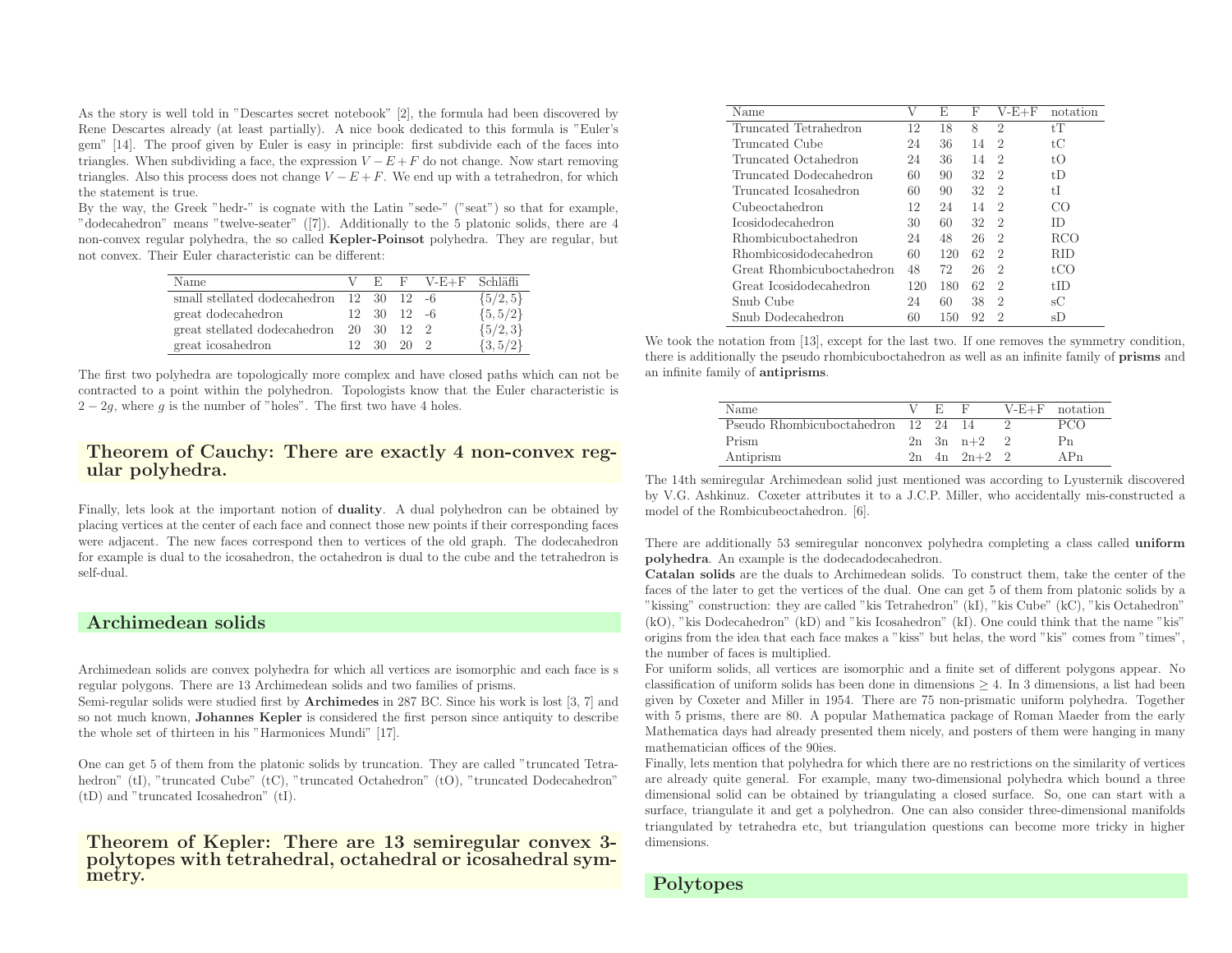Polytopes in higher dimensions are called *n*-polytopes if they can be realized in *n*-dimensional space. Similarly as a surface like a sphere is a two-dimensional object, one should look at  $n$ polytopes as discrete (<sup>n</sup>−1)-dimensional spaces. Depending on dimension, polytopes have names like:

|  | dyad polygon polyhedron polychoron polyteron polypeton polyexon polyzetton |  |  |  |
|--|----------------------------------------------------------------------------|--|--|--|

The regular polytopes are the analogue of <sup>p</sup>latonic solids in higher dimensions.

| dimension | name                 | Schläfli symbols                                                   |
|-----------|----------------------|--------------------------------------------------------------------|
| 1:        | Line segment         |                                                                    |
| 2:        | Regular polygons     | $\{3\}, \{4\}, \{5\}, \dots$                                       |
| 3:        | Platonic solids      | $\{3,3\}, \{3,4\}, \{3,5\}, \{4,3\}, \{5,3\}$                      |
|           | Regular 4D polytopes | $\{3,3,3\}, \{4,3,3\}, \{3,3,4\}, \{3,4,3\}, \{5,3,3\}, \{3,3,5\}$ |
| $> 5$ :   | Regular polytopes    | $\{3,3,3,\ldots,3\},\{4,3,3,\ldots,3\},\{3,3,3,\ldots,3,4\}$       |

Ludwig Schläfly found in 1852 that there are exactly six convex regular convex 4-polytopes or polychora. The expression "choros" is Greek for "space".

#### Theorem of Schläfly: There are exactly 6 regular convex 4-polytopes.

Additionally, there are <sup>10</sup> regular nonconvex 4-polytopes.

The Schläfli notation like  $\{5, 3\}$  means for example that the polyhedron is bound by pentagons and each vertex has order 3. If q regular p-gons meet at a vertex, the Schläfli symbol is  $\{p, q\}$ . Its dual is the polyedron  $\{q, p\}$ . A regular 4-polytope for which there are r regular polyhedral cells of type  $\{p, q\}$  at each vertex is labeled with the symbol  $\{p, q, r\}$ . In general, a  $\{p_1, ..., p_n\}$  is the polytope which has  $p_n$  facets of type  $\{p_1, ..., p_{n-1}\}$  at each vertex. Here are the regular polytopes in <sup>4</sup> dimensions:

| Polychoron       | Name 1      | Name 2                  | Schläfli |            |      |      |     | $V-E+F-C$      |
|------------------|-------------|-------------------------|----------|------------|------|------|-----|----------------|
| simplex          | 5-cell      | pentachoron             | 3.3.3    | $\ddot{o}$ | 10   | 10   |     |                |
| tesseract        | 8-cell      | octachoron              | 4.3.3    | 16         | 32   | 24   |     |                |
| orthoplex        | $16$ -cell  | hexadecachoron          | 3,3,4    | 8          | 24   | 32   | 16  |                |
| polyoctahedron   | $24$ -cell  | icositetrachoron        | 3.4.3    | 24         | 96   | 96   | 24  |                |
| polydodecahedron | $120$ -cell | hecatonicosachoron      | 5,3,3    | 600        | 1200 | 720  | 120 | $\overline{0}$ |
| polytetrahedron  |             | 600-cell hexacosichoron | 3.3.5    | 120        | 720  | 1200 | 600 | $\bigcirc$     |

In dimensions larger then 4, there is only the *n*-simplex, the *n*-hypercube and the *n*-orthoplex. For example, in dimension 8, where <sup>a</sup> 8-polytope is also called <sup>a</sup> polyzetton, there are three regular convex polyzetta like the enneazetton (8-simplex) octacross (8-orthoplex) or octeract (8 hypercube). The books [7] (see page 387) and [15] (page 2) shed some light on the etymology:

| expression  | first used by        | year |
|-------------|----------------------|------|
| "simplex"   | Schoute              | 1902 |
| "hypercube" | Claude Bragdon       | 1909 |
| "tesseract" | Charles Howad Hinton | 1888 |
| "orthoplex" | Conway/Sloan         | 1987 |
| "polytope"  | Alicia Boole Stott   | 1900 |

Sub-polyhedra are called vertex, edge, face, cell, (n-2) ridge, (n-1) facet n-polytope. How can one construct the three higher dimensional polyhedra? For the simplex: Start with <sup>a</sup>tetrahedron with points  $A, B, C, D$  in the hyperplane  $w = 0$ . Now find a forth point  $(0, 0, 0, h)$ which has equal distance from the given points. We can inductively construct a simplex by taking  $a(n-1)$ -dimensional simplex and then find a point in the next dimension with the right distance. Then adjust the center.

#### Schläfli's formula

# Schlaefli's polyhedral formula: For any convex polyhedronin four dimensions, the relation  $V-E+F-C=0$  holds,<br>where C is the number of 3 dimensional chambers where  $C$  is the number of 3 dimensional chambers.

Duality shows immediately that if the right hand side is <sup>a</sup> constant on the class of convex polyhedra, it has to be zero. The reason is duality:  $V \leftrightarrow V, E \leftrightarrow F$  changes the sign of the Euler<br>characteristic. The formula can easily be proven by dividing up three dimensional chambers into characteristic. The formula can easily be proven by dividing up three dimensional chambers into tetrahedral spaces by adding faces. This does not change the Euler characteristic. Then, we take away tetrahedra, an operation which also does not change the characteristic. Once we are finished, we get 0.

A modern proof due to Poincare writes the Euler characteristic as  $b_0 - b_1 + b_2 - b_3$ , where  $b_i$  are the Betti numbers. Since  $b_0 = b_3, b_1 = b_2$ , the Euler characteristic has to be zero. Any 4-polyhedron whether convex or not - has characteristic 0. The Euler proof still works, but the end product is not <sup>a</sup> simplex, but <sup>a</sup> polytope where one can no more remove chambers without breaking it apartor opening holes in the inside. We always have  $b_0 = b_2 = 1$  if the body is connected. And  $b_2 = b_3$ Uniform polytopes are the analogue of Archimedean solids in higher dimensions.

Examples are polychora, <sup>a</sup> uniform 4-polytopes, for which all cells are uniform polyhedra. There are <sup>64</sup> non-prismatic convex uniform polychora,

## Tesselations and symmetries

Polyhedra matter also to understand symmetries of space. In how many different ways can one divide up Euclidean space, so that each chamber is <sup>a</sup> regular or semiregular polyhedron. One can fill three dimensional space with cubes. Is it possible to do so with an other <sup>p</sup>latonic solid? No. But one can use <sup>a</sup> mixture of tetrahedra and octahedra to fill space. Additionally, there is one Archimedean solid, the truncated octahedron and one Catalan solid, the rhombic dodecahedroncan be used to tessellate space. [17] These are all the <sup>4</sup> three-dimensional tessellations.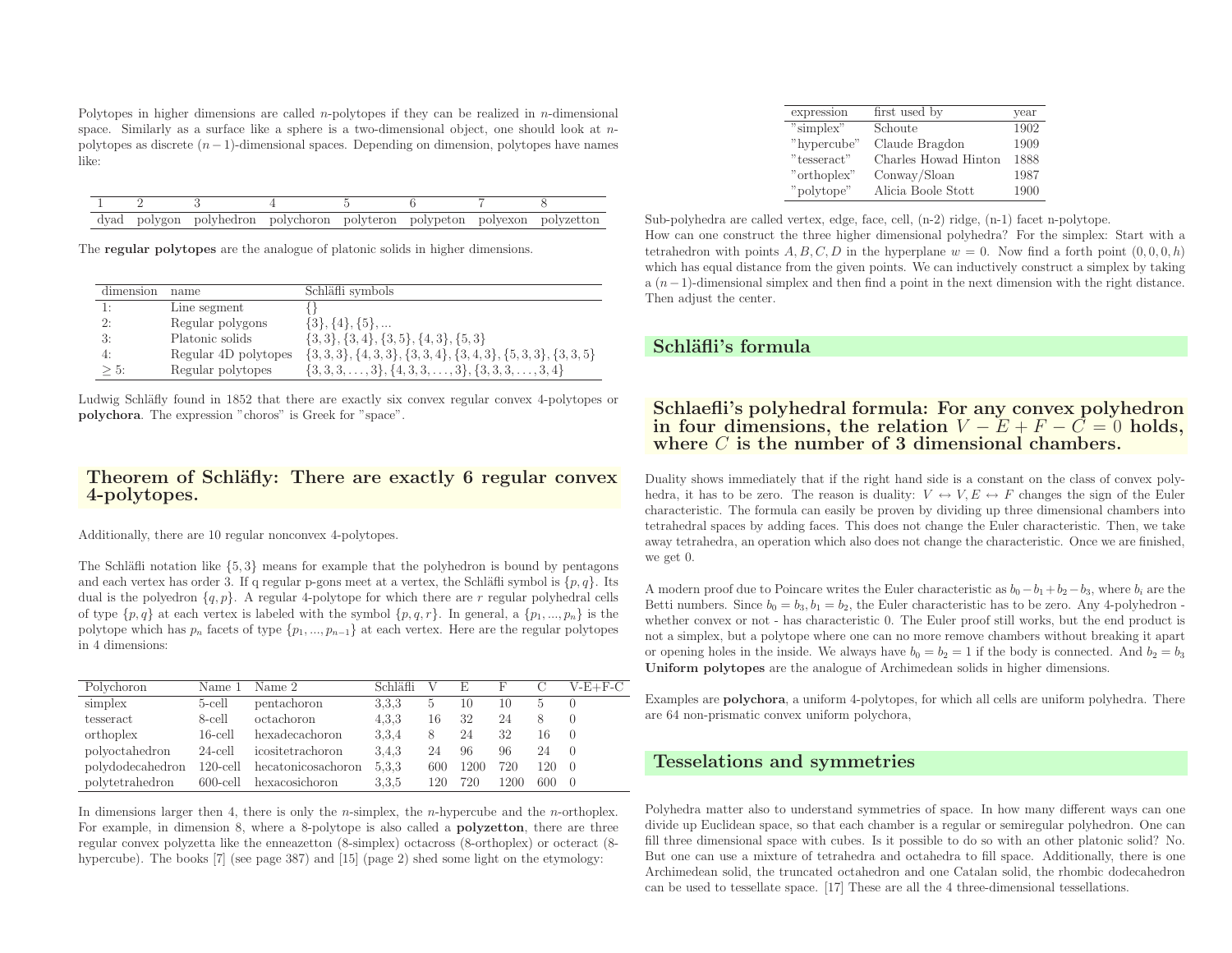There are <sup>17</sup> <sup>p</sup>lane symmetry groups or wall paper group or <sup>p</sup>lane crystallographic groups There are <sup>217</sup> three-dimensional crystallographic space groups (crystallographers <sup>g</sup>ive <sup>230</sup> including <sup>11</sup> metachiral groups each having two orientations). Illustrating this would be material for an othermath circle talk.

Considering polytopes in higher dimensions might look esotheric at first, since we live in three dimensional space. The subject is interesting in grap<sup>h</sup> theory, since every polyhedron also defines <sup>a</sup> graph. One can look at the problem to enumerate Archimedean polyhedra as <sup>a</sup> problem in combinatorics or geometry. The classification of Archimedean polyhedra in four dimensional space, while known since 1965, is still not illustrated and explained well enoug<sup>h</sup> in books ([7] makes <sup>a</sup>start).

It is in group theory where high-dimensional polytops matter too. The symmetry group of <sup>a</sup> polyhedron or polytope is the group generated by all reflections at hyperplanes, which leave the polytope invariant. Symmetry group of polyhedra are Coxeter groups. The simplest one is the group of all symmetries of the regular n-gon (which is <sup>a</sup> 2-polytope). There are two reflections which generate the symmetries, <sup>a</sup> reflection <sup>a</sup> at <sup>a</sup> line through two opposite vertices, and <sup>a</sup> reflection <sup>b</sup> at <sup>a</sup> line perpendicular to two opposite edges. These reflections satisfy the relation  $a^2 = b^2 = (ab)^n$ . The group is the **dihedral group**.

The famous Monster group in group theory is the symmetry group of <sup>a</sup> 196'883 dimensional polytope [7].

Finally, there is <sup>a</sup> topological interest in polytopes if they are viewed as discrete versions of manifolds. Much geometry done in the continuum correspond to results for these discrete structures. Topologists have chosen to use an other terminology however and talk about simplicial complexes.

## People

The first mathematicians working on polyhedra was Theaetetus (417-369 BC). The <sup>p</sup>icture below shows Plato (428-348) by whom we know about Theatetus. His work is known through Euclid of Alexandria (365-275 BC) who covered polyhedra in "book 13" of his "Elements". Archimedes(287-212 BC) was the first to work on semiregular solids.

After <sup>a</sup> long dark area for geometry, Johannes Kepler (1571-1630) classified all Archimedean solids. His name is also linked to Louis Poinsot (1777-1859) by the Kepler-Poinsot polyhedra. Catalan(1814-1894) got his name associated with the duals of Archimedean solids.

The Swiss mathematician Ludwig Schläfli (1814-1895) is the pioneer of higher dimensional polytopes. He classified them in all dimensions and was also the first to discover Euler's formulain arbitrary dimension. (Cauchy had a particular formula in  $4$  dimensions $[14]$ .) Schläfli grew up in Burgdorf near Bern in Switzerland and is considered one of the three architects of multidimensional geometry, together with the British Arthur Cayley (1821-1895) and Bernhard Riemann (1826-1866). He was one of the first in <sup>1852</sup> to define distances in higher dimensional space. His magnum opus "Theory of Continuous Manifolds" appeared in 1901, years after his death. Schläfli got appreciated only through [3] by the mathematics community, Schläfli was also one of the first mathematician also who preview relativity theory by combining space and time and consider theideas of Riemann for this space-time [9]. Even specialized books like [5] do not cite Schläfli and mention him only shortly in the introduction.

Finally lets mention three more mathematicians: The amateur mathematician Alicia Boole Stott (1860-1940) mentioned in the introduction was <sup>a</sup> Irish women, who never studied mathematics but taught herself to see the 4th dimension and collaborated with the geometer P.H. Shoute. HSM Coxeter (1907-2003)'s books and work revived the interest in polytopes. John Conway (1937- )helped the subject back to some interest, both with his work as well as his books.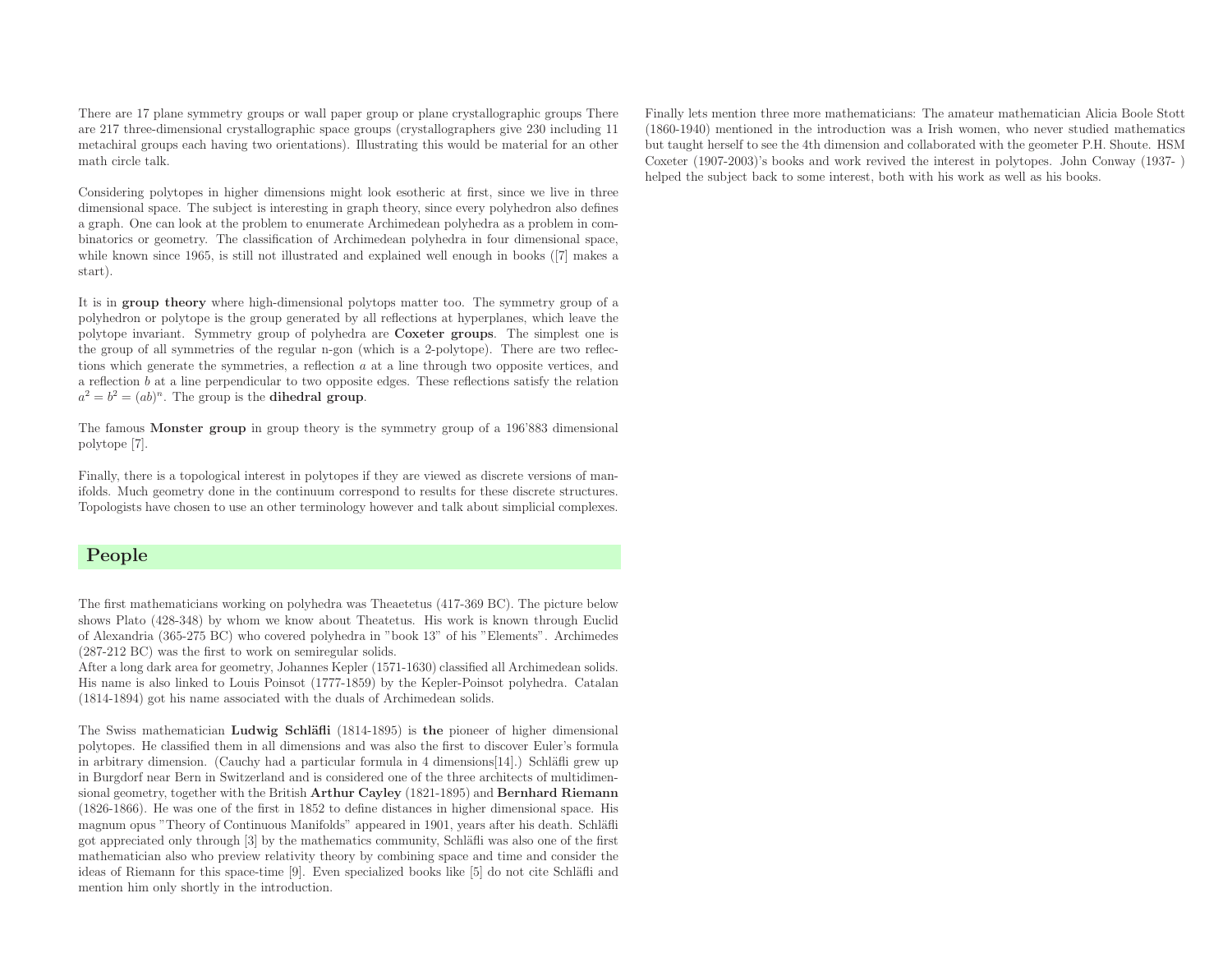

## Literature

Here are some more references from my persona<sup>l</sup> book library, <sup>I</sup> consulted to prepare for this talk:

The still today best resource for higher-dimensional polytopes is [3]. The history is very well outlined in [4]. For teachers, [16] and [10] are valuable. <sup>I</sup> like the booklet [17] and <sup>a</sup> classical book[8] written by an architect.

<sup>A</sup> newer book, which contains <sup>a</sup> lot of information also about polytopes is [7]. This gorgeous book also contains information on semiregular polytopes in higher dimensions, <sup>a</sup> topic which has been investigated first seriously in <sup>1912</sup> by [13]. Work on semiregular polytopes in higher dimensions. About Euler's formula see [14].

For the slideshow, <sup>I</sup> used movie clips from:

- The elegant Universe, NOVA, presented by Brian Green and others, 2003, DVD,
- Flatland, <sup>A</sup> journey of many dimensions, 2007, DVD, by Martin Sheen, Kristen Bell, Michael York, Tony Hale and Joe Estevez
- Dimensions, 2008, DVD Video
- Phantom Tollbooth, Video, <sup>1070</sup>
- Hyperspace, From the birth of the universe to the end of our word, with Sam Neill, BBC  $V_{\text{G1}} = 2001$ Video, 2001.
- Cube 2: Hypercube, 2002, DVD Video
- The Time Machine, 2002, DVD Video
- Time line, 2003, DVD Video
- Back to the future, 1985, DVD Video

## References

- [1] Edwin Abbott. Flatland: <sup>A</sup> romance of Many Dimensions. Basil Blackwell, Oxford, 1884.
- [2] Amir D. Aczel. Descartes's secrete notebook, <sup>a</sup> true tale of Mathematics, Mysticism and theQuest to Understand the Universe. Broadway Books, 2005.
- [3] H.S.M. Coxeter. Regular Polytopes. Dover Publications, New York, 1973.
- [4] P.R. Cromwell. Polyhedra. Cambridge University Press, 1997.
- [5] Branko Grünbaum. Convex Polytopes. Springer, 2003.
- [6] George Hart. Pseudo rhombicuboctahedra. http://www.georgehart.com/virtualpolyhedra/pseudo-rhombicuboctahedra.html, accessed, November 26, 2009, 1996.
- [7] C. Goodman-Strauss J.H. Conway, H.Burgiel. The Symmetries of Things. A.K. Peterse, Ltd., 2008.